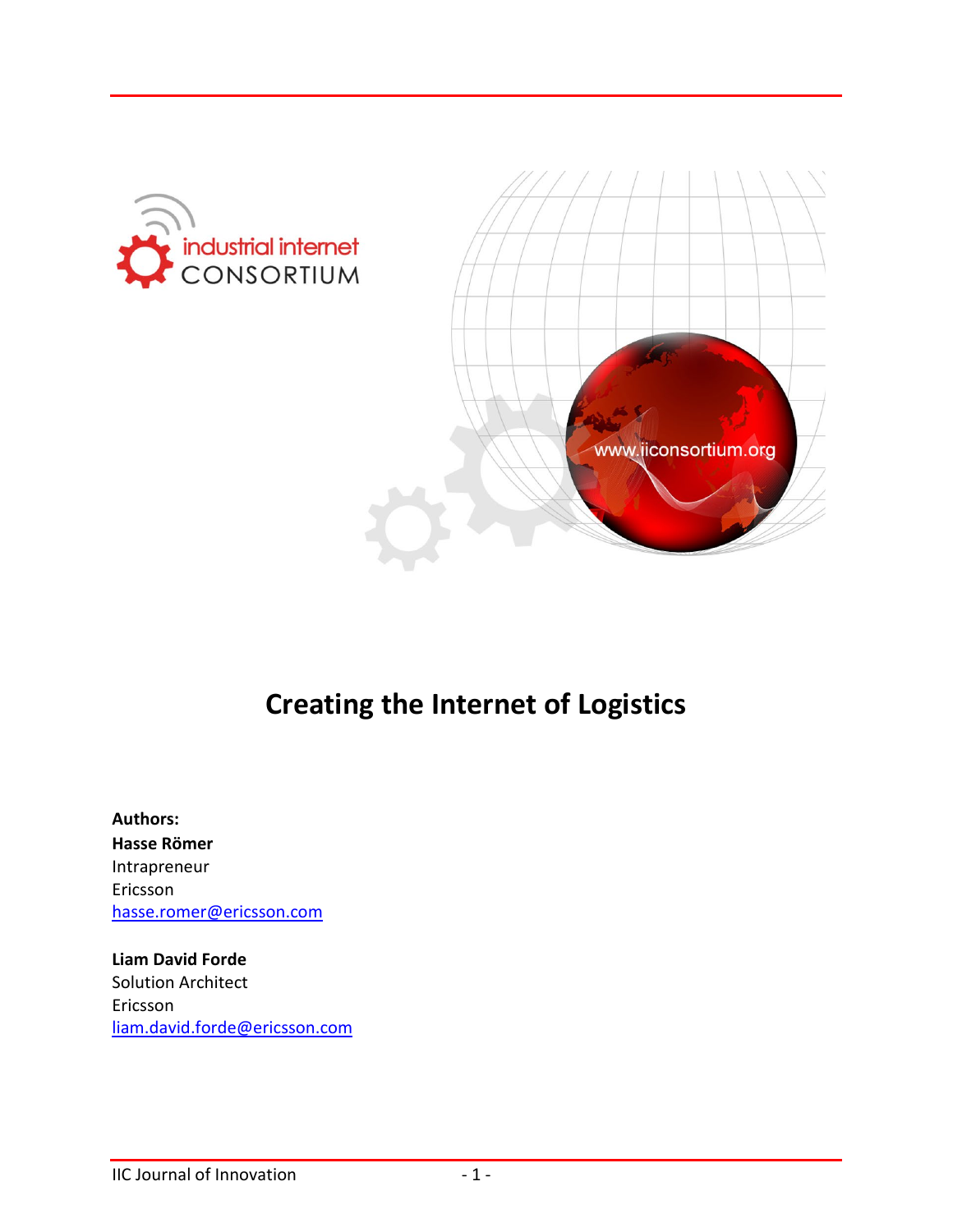### **THE LOGISTICS CHALLENGE**

The logistics industry is lagging many other industries in its race to digitize due to a number of structural challenges. However, there is a huge pressure to digitize due to the benefits that each of the parties involved will reap. This article discusses these challenges and benefits and proposes that the solution to the digitization challenge lies in existing internet-based standards creating the Internet of Logistics.

#### Many companies involved

Historically, digitization in Logistics has largely been driven by individual enterprises digitizing their transport operations within their sphere of influence and the collaboration with other business partners on a peer-to-peer basis.

According to the Eurostat Digital Intensity Index, $1$  Transport and Storage is fifth from the bottom of 24 digitization of economic sectors defined. Only Wholesale & Retail and Construction have lower scores than Transport and Storage.

The nature of the logistics industry is quite different from looking at a manufacturing site, however, since the number of enterprises involved easily ends up in 10-20 companies when all steps from shipper to consignee (see Figure 1) are added.



2020-01-51

 $\overline{a}$ 

*Figure 1: General point-to-point transport*

<span id="page-1-0"></span><sup>&</sup>lt;sup>1</sup> Eurostat, Digital Intensity Index - <https://ec.europa.eu/digital-single-market/en/desi>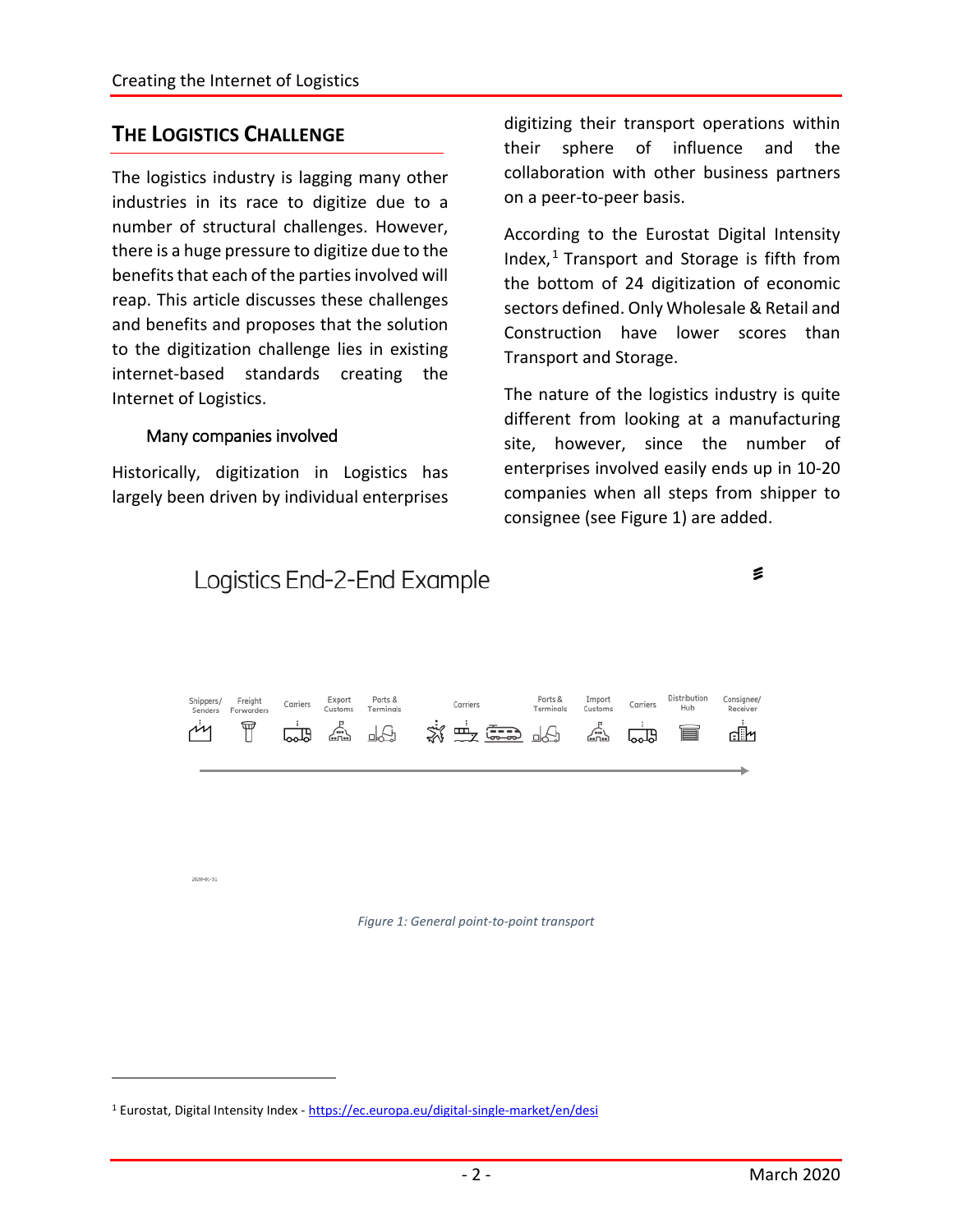#### Packages in packages - which package?

In addition, logistics have the characteristics of nested objects. As an example, consider transport where the boxes go on a pallet, pallet in a container and container on a truck. And this nesting can of course change over the transport modes and business setup between the partners in the supply chain. International Organization for Standardization (ISO) have defined a general structure<sup>[2](#page-2-0)</sup> as shown below (see Figure 2),

but the real structure could be much more complex considering several layers of product packages and returnable transport items when looking at the entire supply chain from manufacturer to consumer. In one transport leg, what is considered product package could be the Transport Unit in the next leg. As Figure 2 describes, there could also be layers omitted and phantom layers added in order to cater to specific business processes.



*Figure 2: ISO Layers in Logistics. This is copyright protected material reproduced from part of Standard SS-ISO 17363:2013 with due permission given to Ericsson from the Swedish Institute for Standards, who holds the copyright to the Standard and sells the standard[, www.sis.se.](http://www.sis.se/) Copying and distribution is strictly forbidden.*

#### Globalization

The increased globalization has also multiplied the digitization challenge where most companies today would have a global supply chain involving companies from many different countries and regulatory areas.

Considering that within the International Federation of Freight Forwarders Associations (FIATA) there are 40,000 forwarders—adding road transport with some 1,000,000 members in the International Road Union (IRU)—connecting

<span id="page-2-0"></span><sup>2</sup> ISO Layers in Logistics, Standard SS-ISO 17363:2013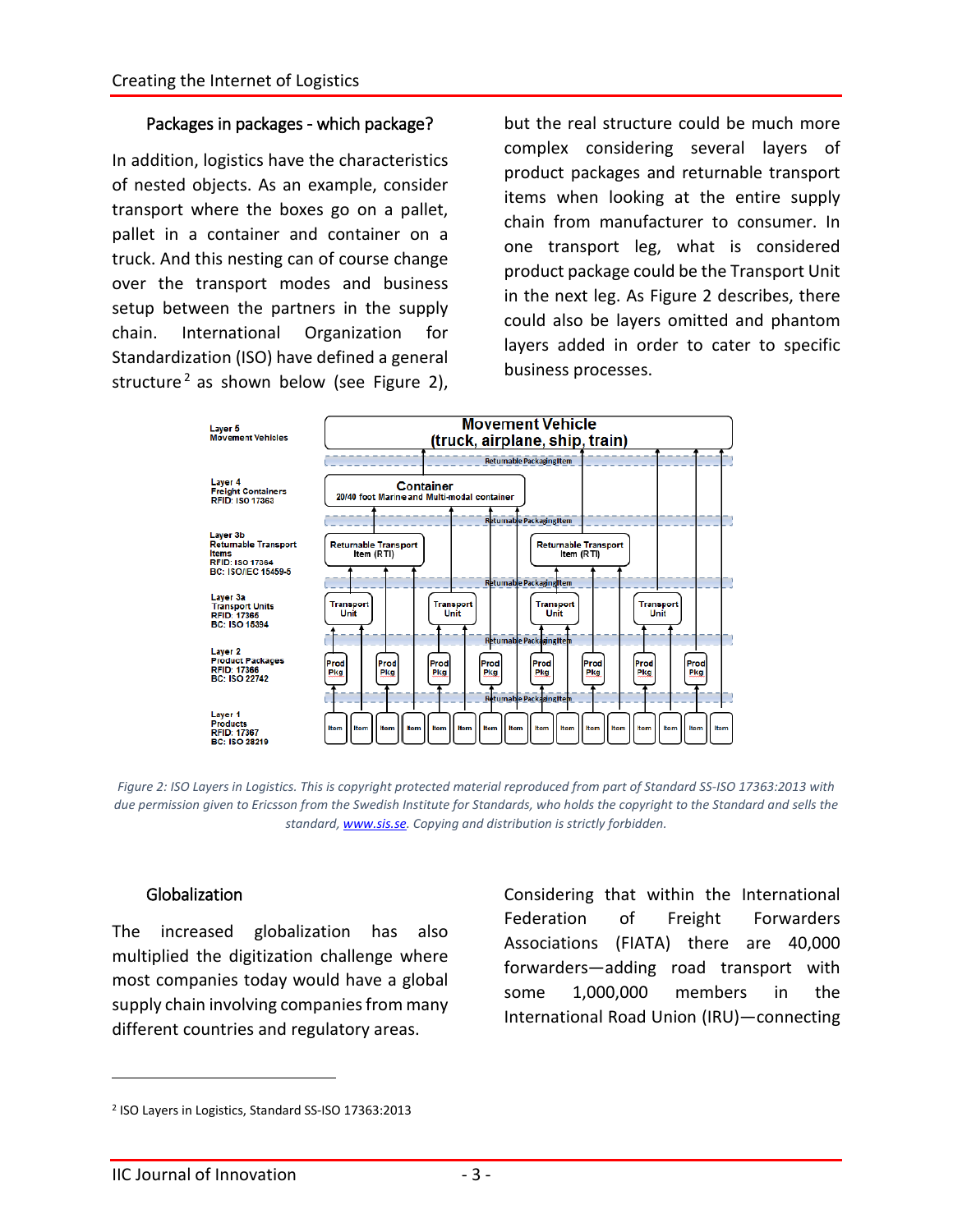all forwarders with all road carriers would result in 40 billion integrations needed, as well as another 300 airlines, shipping lines, all the 150M+ shippers, ground handlers, terminal operators, customs and customs agents, consignees and so on. It becomes quite evident that the peer-to-peer integration will not work for digitizing the logistics industry beyond very siloed application areas. In order to cope with this, different kinds of supply portals have been developed, but the increased globalization and need for agility has limited their adoption. Some of these have evolved into large industry hubs covering a specific location, mode of transport or industry.

#### e-Commerce rising

New challenges such as e-Commerce are driving the transformation from largely comprising enterprises ordering transport and importing/exporting to individuals being shippers and consignees.

As a result, the number of importers and exporters is increasing exponentially, putting great strain on regulatory processes. It is therefore needed to enable new services to execute transports in compliance with regulations to manage this change in the industry.

Customs and postal services have especially noticed this trend and are struggling to cope with the increase of parcels and entities that need to be managed.

#### IoT

Increased requirements that shippers need to understand regarding the environment through which their goods are travelling are driving the need for instance sensory devices in order to detect any cargo experiencing shocks, temperature deviations, theft, or other issues.

This places new demand for the ability to roam different logistics networks without dedicated connectivity and backend systems. For example, a cold chain container should be able to not only signal to the ground handler that an action is needed but also to alert the owner of the cargo that a deviation has occurred.

The other area to consider is the "Russian doll" of tiered connectivity and roaming inside different connectivity layers (i.e., RFID, BLT, WIFI, 5G) and physical layers (i.e., boxes, containers, cargo hull) depending on transport mode and transport service.

#### **Standardization**

Because of the volume of both physical objects and information, the logistics industry is supported extensively by systems with specific purposes and business configurations that need to be integrated. Integration between systems, even between systems running the same software, can be configured and setup quite differently, making integration an extensive business process and data mapping exercise. Figure 3 shows examples of systems involved in executing logistics.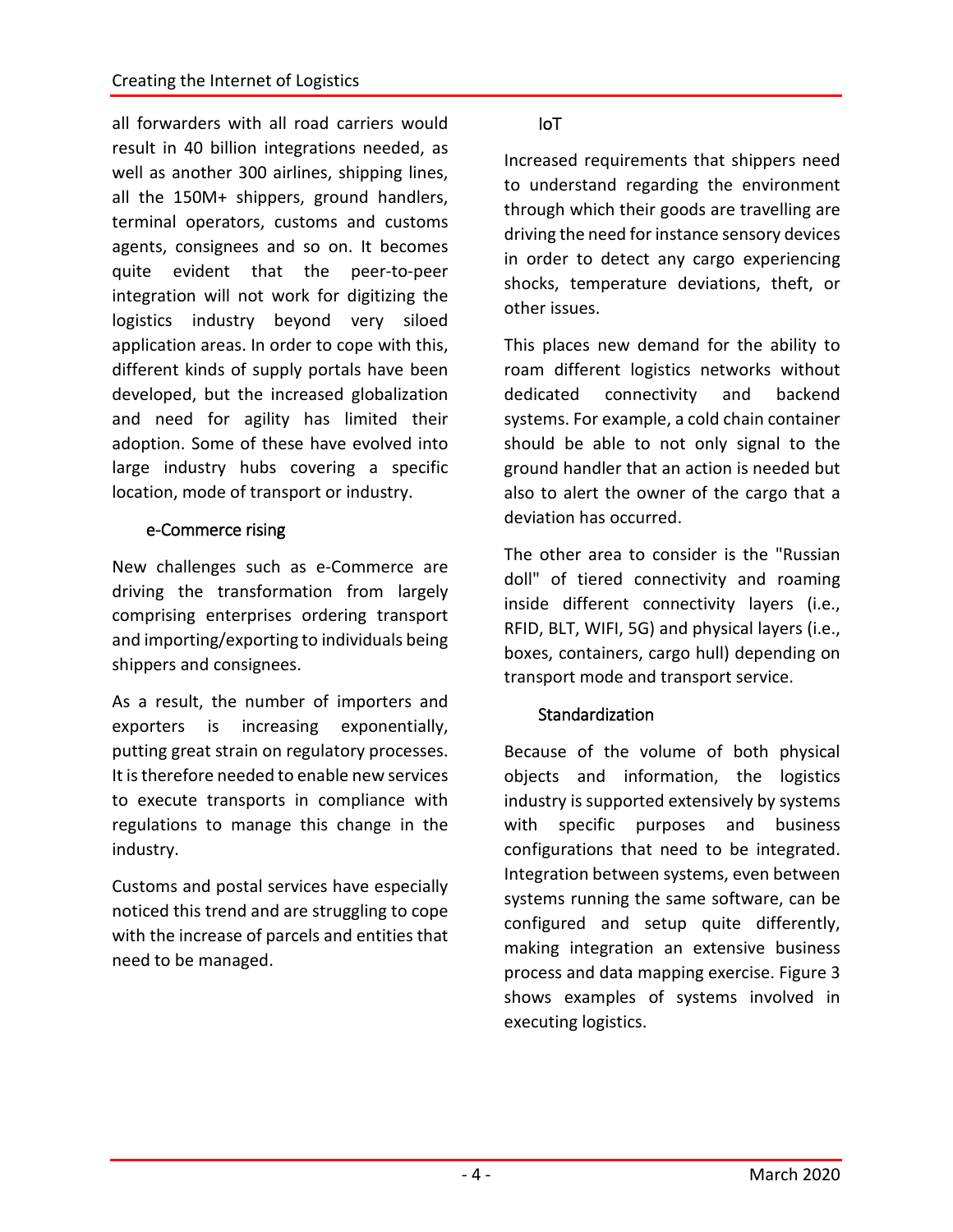## **Supply Chain Systems**

#### Process Management System

- ERP Systems
- MRP Systems

(Road/Rail)

- Transport Management Systems
- Cargo Management System (Air/Sea) Wagon Management System
- Freight Management System

#### Site Management System

- Warehouse Management System
- Port Management System
- Terminal Management System
- Yard Management System

#### Asset Management System

- Crate Management Systems
- ULD Management System
- Container Management System
- 
- Fleet Management Systems
- Vessel Management System
- Flight Management System
- Government Statistics Information

**Traffic Management System** 

• Rail Traffic Management System

• Air Traffic Management System

• Sea Traffic Management System

• Road Traffic Management System

System

**Regulatory Systems** 

• Custom Clearance System

- Compliance Management Sytems
- *Figure 3: Examples of supply chain systems*

Another area needing consideration is the number of standards that exists within the logistics domain based on industry segment, mode of transport and continent.

For example, there are UN standards such as the UN EDIFACT, the ANSI X12 standard and standards specific to mode of transport (i.e.,

IATA CargoXML, IRU eCMR, EUAR TAF TSI, etc.)—in addition to ISO standards that need consideration. The issue is not so much a lack of standards but rather a way of handling the interoperability between the standards. One needs to understand the different layers of interoperability for this to work.

€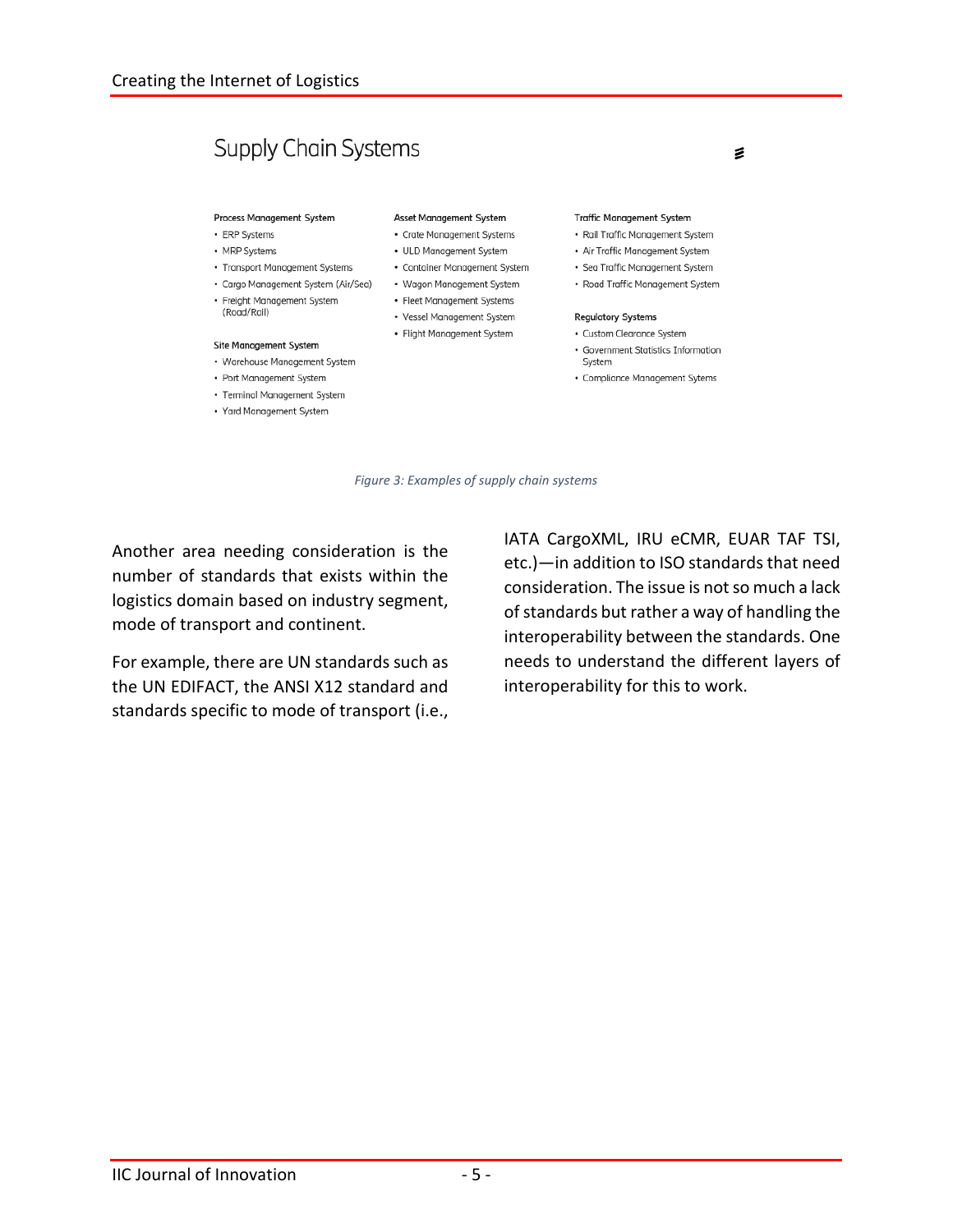

*Figure 4: Standards and Associations*

#### Confidentiality

 $\overline{a}$ 

The information managed within the logistics industry is also highly confidential and can cause market index fluctuations and damage enterprises if disclosed. There is pricing, volume, customer and supplier information in the data, so even peer-topeer data sharing agreements are cumbersome and difficult to achieve on a wide scale with many business partners.

#### Resulting in…

As a result of the previously stated challenges, the logistics industry has embraced digitization more slowly than other industries, and the main achievement appears in peer-to-peer connectivity where the Transport and Logistics sector is equal to ICT and Media sectors.<sup>[3](#page-5-0)</sup>

Today, much of the required information flow between parties in the supply chain is still managed by paper, examples of which are shown in Figure 5.

<span id="page-5-0"></span><sup>&</sup>lt;sup>3</sup> Harvard Business Review, How digitally advanced is your sector [-https://hbr.org/2016/04/a-chart-that-shows-which-industries](https://hbr.org/2016/04/a-chart-that-shows-which-industries-are-the-most-digital-and-why)[are-the-most-digital-and-why](https://hbr.org/2016/04/a-chart-that-shows-which-industries-are-the-most-digital-and-why)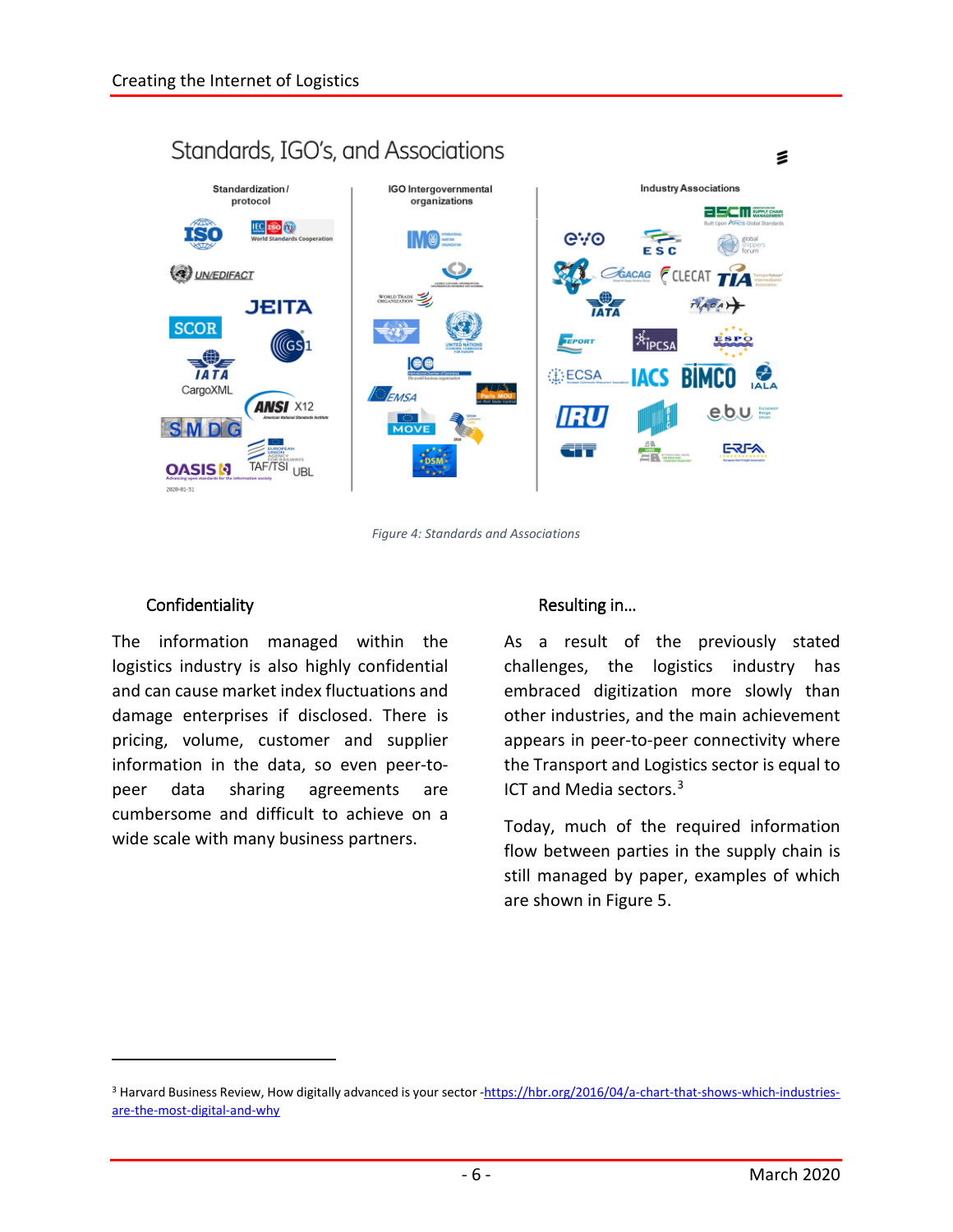## List of common documents used in Logistics

- Quotations
- Pro-forma Invoices
- Purchase Orders
- Commercial Invoices
- Packing Lists
- Packing Declaration
- Letters of Instruction
- Insurance Certificates
- Certificates of Origin
- CITES Certificates
- Phytosanitary Certificates
- · Shipper's Declaration for Dangerous Goods
- Inspection / Quality
- Certificates
- Letters of / Documentary Credits
- House Waybills
- Air Waybills
- House Manifests
	- Export / Import Goods / Cargo Declarations
	- Customs Release Documents
- Flight Manifests
- Transfer Manifests
- Transit Declarations
- Security Declarations
- Freight Book Lists
- Delivery Notes
- Approvals / Exemptions
- (government) • Bill of Lading
- · FIATA multi-modal Bill of
- Ladina
- $\cdot$  CMR

*Figure 5: Examples of documents required in Logistics*

### **DOES IT MATTER?**

The benefits of data sharing in the logistics industry are substantial for all involved entities. Opportunities include physical benefits such as real-time information of condition, geo-position and associated

automation; improved data quality; and longer-term opportunities in machine learning, artificial intelligence and new business models. Examples of possible opportunities are shown in Table 1.

 $\leq$ 

| Shipper benefits   | Real time track & trace and early warning                    |
|--------------------|--------------------------------------------------------------|
|                    | Info arrival prior to goods<br>$\bullet$                     |
|                    | Pro-active failure management towards end customer           |
|                    | Event management<br>$\bullet$                                |
|                    | Exception & acceptance handling                              |
|                    | Ease to change provider/supplier                             |
|                    | Low investment for small shippers to connect<br>$\bullet$    |
|                    | Electronically included Letter of Credit and DG<br>$\bullet$ |
|                    | management process in total solution                         |
|                    | Improved inbound visibility<br>$\bullet$                     |
|                    | Automatic & accurate CO2 reporting E2E<br>$\bullet$          |
|                    |                                                              |
| Forwarder benefits | Shipper benefits above                                       |
|                    | Resource and capacity planning                               |
|                    | Energy and cost spent on sales, not back office work         |
|                    | Increased fill rates by consolidating cargo                  |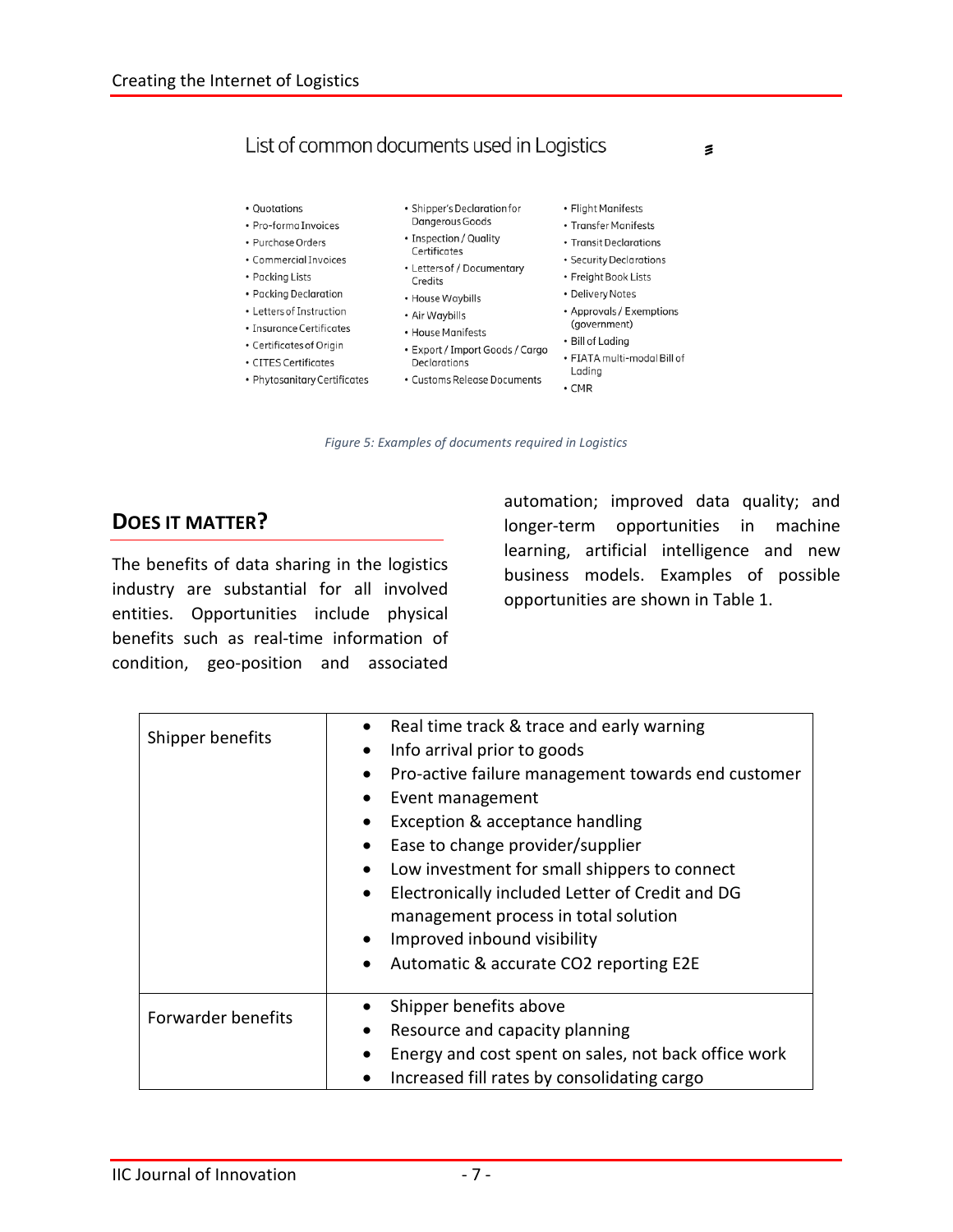|                          | Impact on business model to some extent; will bring<br>$\bullet$<br>new benefits and services<br>Better customer service<br>$\bullet$<br>Increased quality of events<br>$\bullet$<br>Improved planning capacities (going beyond pulling<br>٠<br>needed info)<br>Reduced risk of errors (unique IDs)<br>$\bullet$<br>Less paperwork<br>Document sharing (TC, export controls)                                                                                                                                                                                                                    |
|--------------------------|-------------------------------------------------------------------------------------------------------------------------------------------------------------------------------------------------------------------------------------------------------------------------------------------------------------------------------------------------------------------------------------------------------------------------------------------------------------------------------------------------------------------------------------------------------------------------------------------------|
| <b>Customer benefits</b> | Visibility, transparency, efficiency, profitability<br>Risk analysis<br>Compliance verification and embargo fulfilment<br>$\bullet$<br>Security and boarder management process<br>$\bullet$<br><b>Trade facilitation</b><br>$\bullet$<br>Faster and easier VAT & Duty collection<br>$\bullet$<br>Pre-declaration and clearance<br>Supported single window lead by WCO                                                                                                                                                                                                                           |
| Authority benefits       | Harmonization between governmental bodies<br>$\bullet$<br>Consolidated statistics availability to Eurostat (and<br>national)<br>Dispatch to right authorities depending on goods<br>Targeted regulations based on commodity type<br>$\bullet$<br>Police authorities' ability to scan for "risks/threats"<br>$\bullet$<br>and profiling<br>Medical authorities' compliance, animal decease<br>$\bullet$<br>Communication on new regulations<br>$\bullet$<br>Environmental and dangerous goods reporting<br>Easier connection to single window in other regions<br>Risk mitigation and evaluation |
| Carrier benefits         | Resource and capacity planning<br>$\bullet$<br>Waiting/idle time and yield<br>Visibility and control of volumes (including track &<br>trace)<br>Resource and capacity planning for optimization<br>Improved planning capacities (beyond pulling needed<br>info)<br>Energy and cost spent on sales, not back office work<br>Increased fill rates by consolidating cargo<br>Single interface & eliminating paper<br>New business model (sell directly to SME)                                                                                                                                     |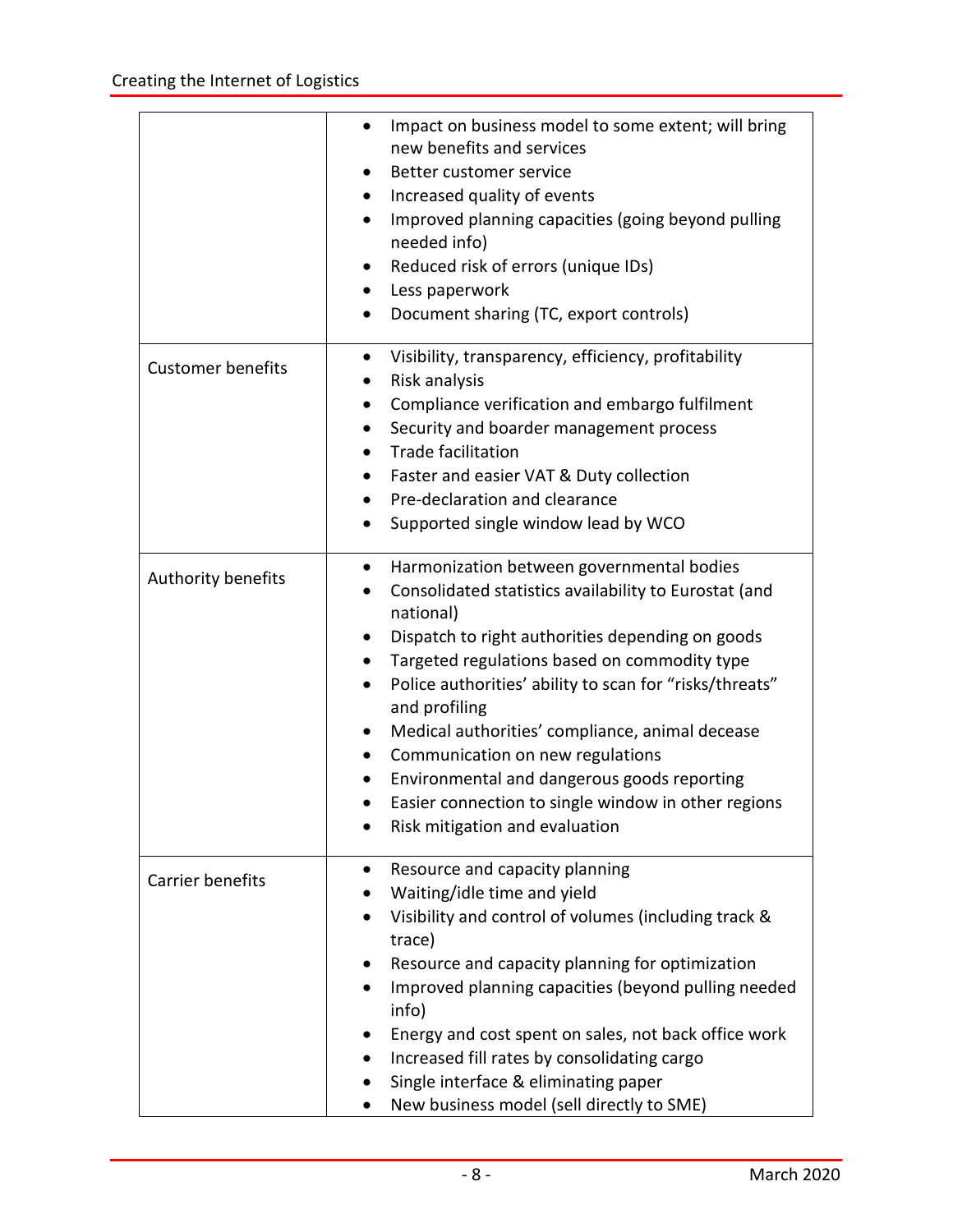|                            | Better utilization (-/-30%)<br>TAT time reduction<br>• Simplified compliance checks                                                                                                                                                                                                                                                                                         |
|----------------------------|-----------------------------------------------------------------------------------------------------------------------------------------------------------------------------------------------------------------------------------------------------------------------------------------------------------------------------------------------------------------------------|
| Terminal/Agent<br>benefits | Shipper, forwarder and carrier benefits above<br>Resource and capacity planning<br>Reduced dependency of individuals<br>$\bullet$<br>Easy access to documents<br>• Single system to interface<br>Reduced complexity & improved data quality<br>Increased planning capabilities<br>$\bullet$<br>Reduced paper & system clutters<br>Increased speed in processes<br>$\bullet$ |

*Table 1: Opportunities from Digitization in Logistics*

#### **DAWN OF INTERNET OF LOGISTICS**

The internet has been the most successful collaboration platform in human history. It has evolved and organically grown since its inception, from simple email communication and HTML websites to global platforms that connect billions, enabling them to communicate, collaborate and share information with each other. Technologies have advanced to provide dynamic content, security has improved and in more recent years the efforts to make the information on the internet machine-readable and learnable have increased. Much of this technology has been standardized and made open and free, enabling adoption at higher levels than any of the previous closed standards that have dominated business to business communication have experienced.

Looking at the internet as the mechanism to digitize the logistics industry is therefore elementary, and this is the direction that Ericsson together with the International Air Transport Association (IATA) have taken to specify and create the first Internet of Logistics standards and instances.

#### The Unique Identifier

Today, each company makes their own identifiers and labels in accordance. One fundamental in sharing and roaming information is solving how to find a universal identifier reachable for any connected device on a global basis and where entities can keep legacy systems in place.

The internet provides a good solution for a universal identifier in URIs, or more specifically, URLs<sup>[4](#page-8-0)</sup>—an identifier that is not only globally unique but also resolvable so

<span id="page-8-0"></span><sup>4</sup> URL - <https://www.w3.org/TR/url/>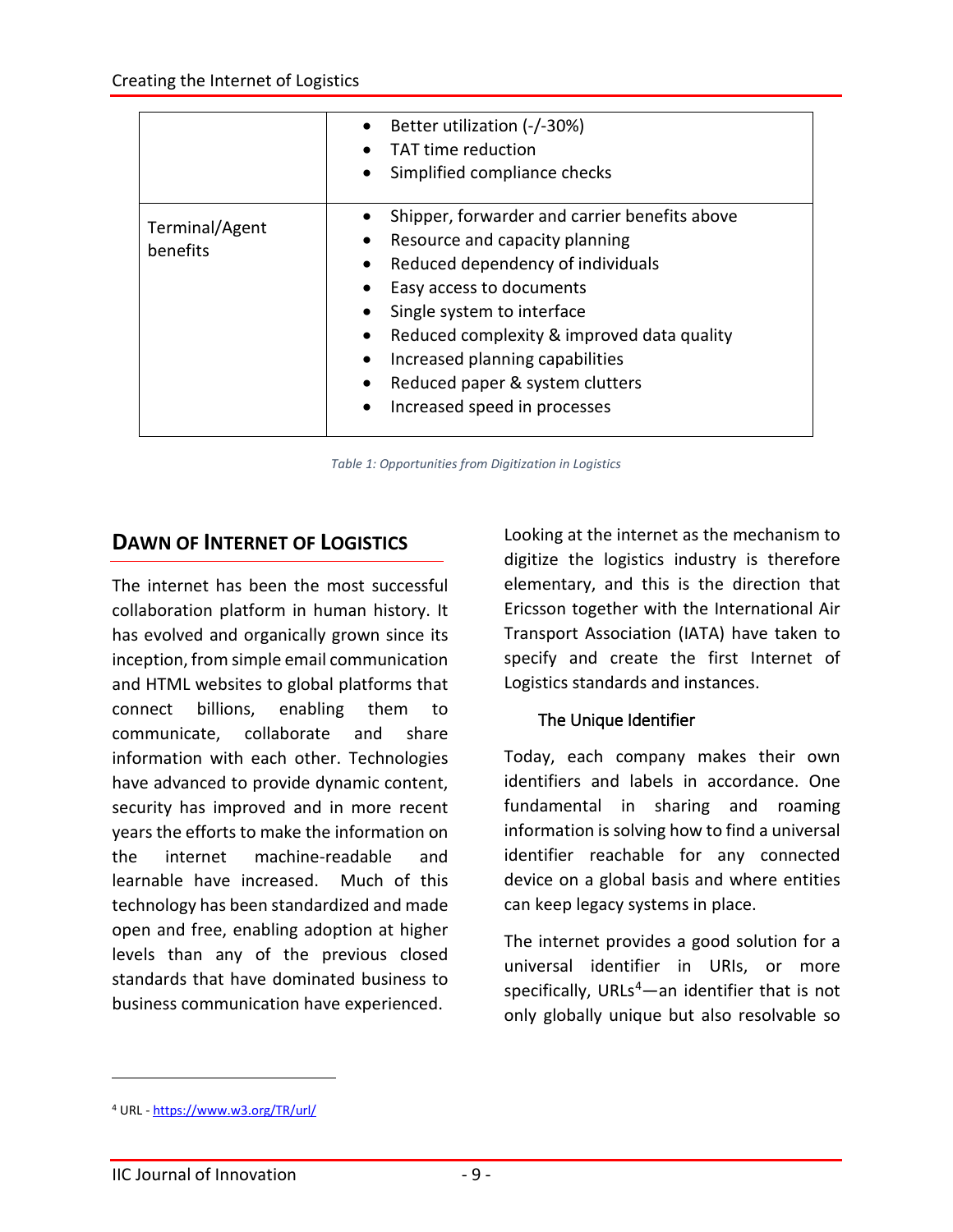that information can be retrieved by any authorized partner in the chain.

In the Internet of Logistics, all logistics objects are represented by a URL (i.e., [https://domain/entity/identifier\)](https://domain/entity/identifier) where logistics objects are either 1) a digital twin of a physical object such as a vehicle, container, pallet, transport unit, product package or

individual item, or 2) a digital document such as an Airway Bill, Bill-of-Lading, etc..

The URL is also a Representational State Transfer (REST) endpoint, allowing authorized partners to not only retrieve information but also to update event information that occurs during the lifecycle of a logistics object.



*Figure 6: Example of a Unique Identifier*

#### It's all about semantics

With logistics objects now having a natural identifier that can roam the globe, there is a need to describe those objects. This calls for a flexible standard that will enable different industries and regions to define their data models.

The Semantic Web has been a vision of Sir Tim Berners Lee since 1999. Technologies that have been developed since then have been slowly gathering traction as machine learning and AI use cases drive the need for machine readable and learnable data. Resource Description Framework (RDF)<sup>[5](#page-9-0)</sup> is the foundation of the Semantic Web and provides a basic model to help solve a few of the challenges in logistics.

First, there is a flexible data model that we can use to model any type of logistics object.

Second, we use RDFS and OWL to define ontologies per industry and region, and we can connect these ontologies to enable

<span id="page-9-0"></span><sup>5</sup> RDF - <https://www.w3.org/RDF/>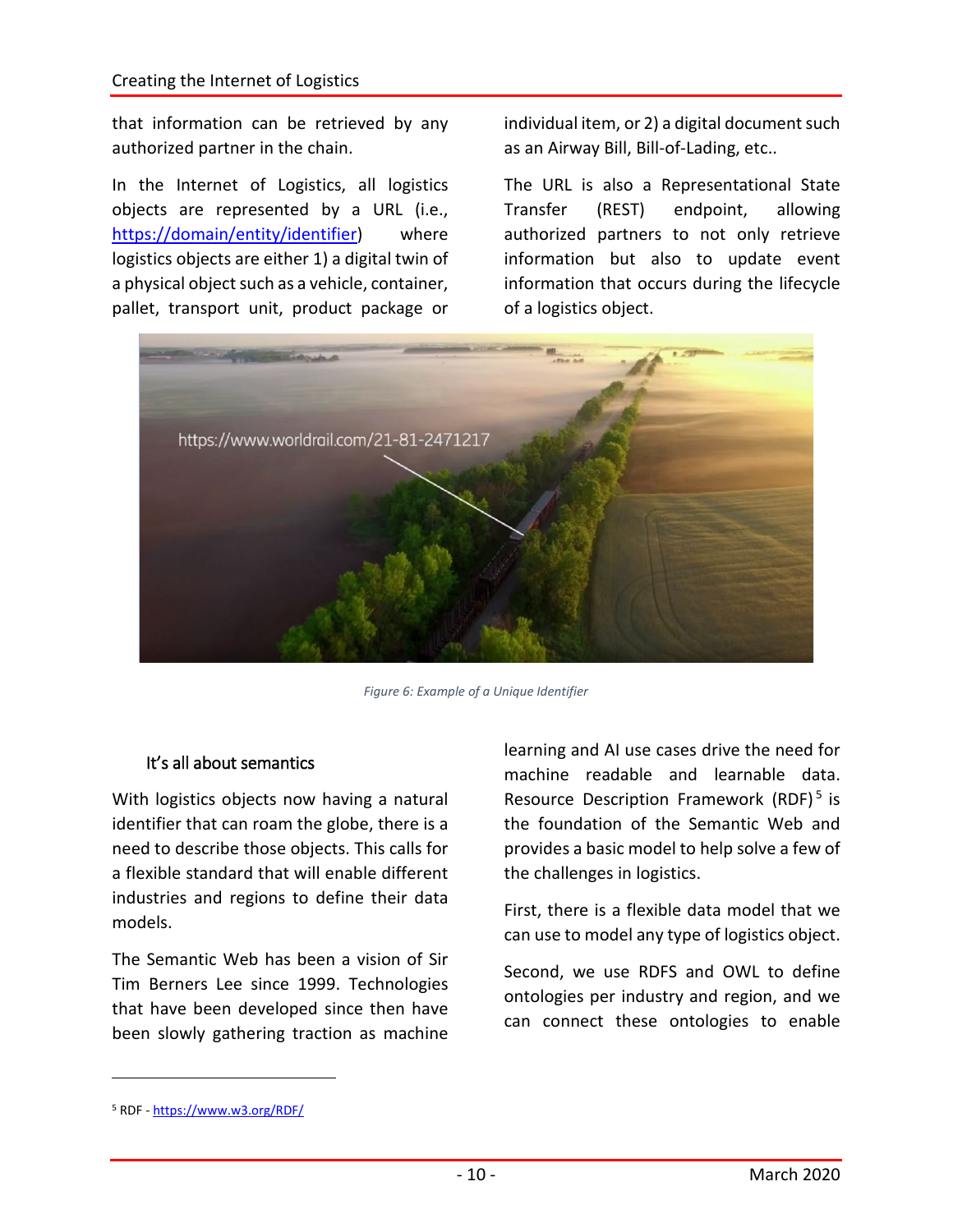integration. Ontologies also have the benefit that they can organically grow. The standardization effort does not need to be a massive monolithic task—the adoption and use cases can grow, just like the internet.

Third, we can represent the hierarchy of packages within packages. The linked data<sup>[6](#page-10-0)</sup> concept is synonymous with RDF and the semantic web. We can link our package to a pallet, link the pallet to a container and link the container with the truck. This enables traceability and the ability to share context. IoT data from a container can be shared with the packages inside.

#### Publish and let your business partners subscribe

While demand data from a REST endpoint is valuable, there is also a need to solve the real time requirement so that business processes can be automated.

With data published on a URL, the natural solution is to allow authorized partners to subscribe to the data. Companies within the Internet of Logistics are identified themselves by URLs. Using these URLs, we can provide authorization and access subscription information. Subscribed companies provide call-back URLs, and data can be pushed to these endpoints. This data can be the logistics object, event data or simply notifications.

Using a publish and subscribe model, with companies identified by URLs and the logistics objects and events described in RDF, we have created a standard that enables a

federation of vendor agnostic platforms to integrate with each other, removing the need for point-to-point integrations.

#### But how can we trust it?

Securing a distributed and federated global network of logistics platforms is not an easy task, yet it is critical for the success. To gain the trust of participants in the Internet of Logistics, there needs to be a holistic approach using technologies that the participants are familiar with and already trust.

Fortunately, with the rapid expansion of global platforms, this technology is maturing and becoming more widely known and accepted.

Authenticated identities are the foundation of any security model. In order to conduct business, a company needs to know who they deal with and trust that they are who they are perceived to be. Combining technologies such as OpenID connect, mutual TLS and sender bound tokens (the first two of which are widely used today) can go a long way in addressing this concern. However, how can one trust that a token or an SSL certificate is provided by a trusted party? To address this final concern, companies should use existing organizations that provide this trust mechanism. Associations such as IATA provide this role in the air industry, and using these types of organizations to provide certificates and tokens is a logical step in establishing trust between parties. Not all companies in the supply chain may register with IATA,

<span id="page-10-0"></span><sup>6</sup> Linked Data - <https://www.w3.org/standards/semanticweb/data>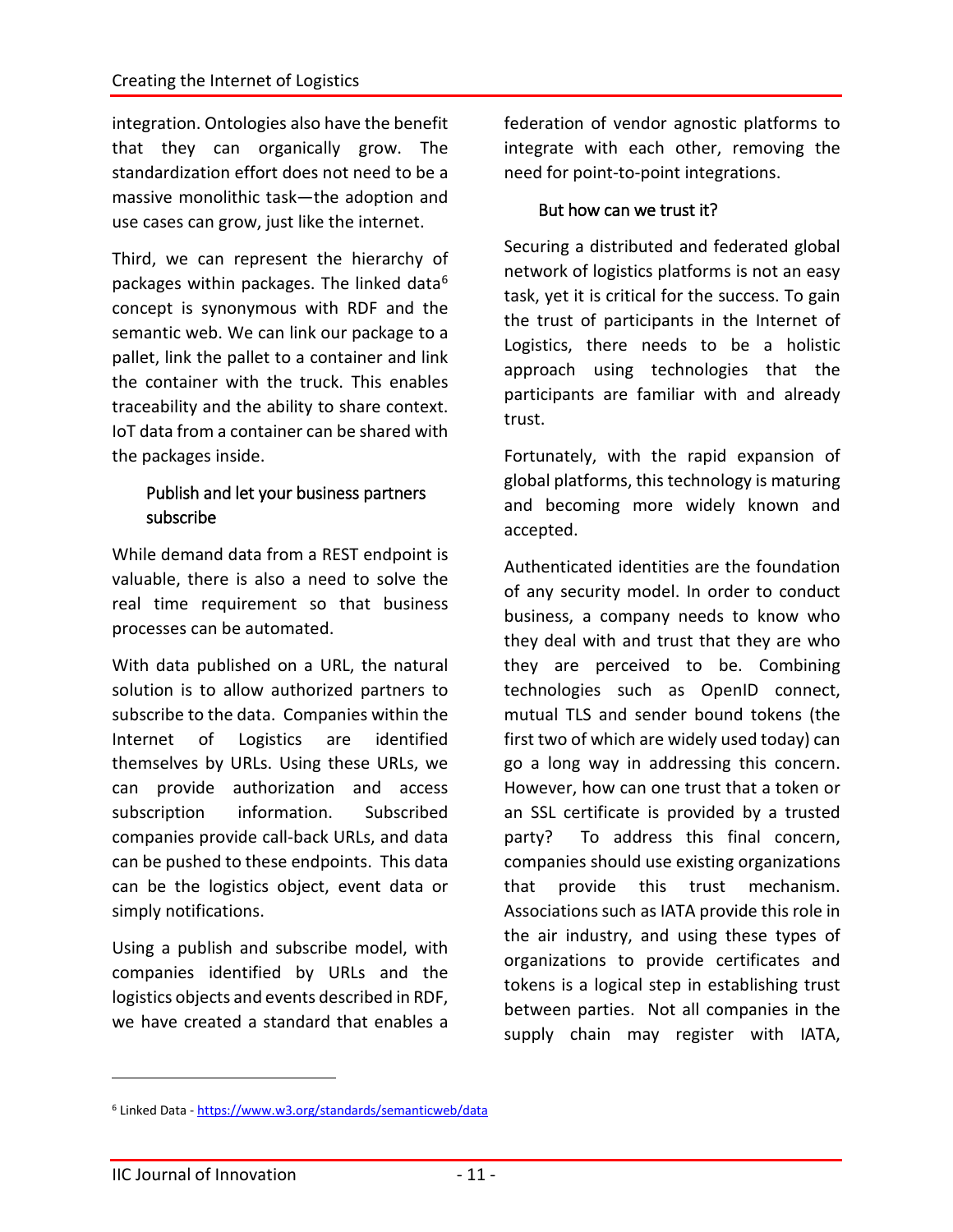however. Therefore, there is need for a federation of trusted identity providers, each of which will determine other identity providers they trust via a cryptographic mechanism—thus enabling a company registered with one identity provider to trust other companies registered with other identity providers.

Following authenticated identities, the next security challenge falls under authorization. Using JSON Web Signatures (JWS; RFC 7515), JSON Web Encryption (JWE; RFC 7516) or access tokens generated by identity and authentication providers that are bound to the sender, distributed applications are now able to check the authorization of clients or users. A key concern for data owners is the control over who is able to access their data. This control must be granular to the level that a data owner will be able to restrict access to specific logistics objects or even restrict access to specific data within an object. ACL per logistics object or blockchain ledgers are mechanisms used to attain this control. Logistic object owners can therefore specify not only who can access their objects but also importantly who can cascade authorization to objects to other companies in the logistics chain.

After restricting access to only certain authenticated identities, one must take care of the data's confidentiality so that unauthorized users cannot access it using unethical mechanisms. Perimeter technology that enforces TLS during

transport and encryption at rest will be mandatory for platform providers to ensure that data cannot be easily accessed.

Even with the controls mentioned above, participants in the Internet of Logistics will need to ensure the integrity of the data for it to be trusted. The data will therefore need to be digitally signed. However, digitally signing RDF data is not a trivial task, and there is a current lack of standards in place. The main challenges with signing RDF data include the existence of blank nodes, multiple serializations and the arbitrary order of attributes. There are efforts being made in this space (including a recently published draft – Linked Data Proofs), $<sup>7</sup>$  $<sup>7</sup>$  $<sup>7</sup>$  and it</sup> will require the collaboration of the logistics community to drive these efforts forward.

With security in place, the final step is to make sure the data is available. Highly available platforms and a publish-andsubscribe mechanism (so that data is available in advance of its operational needs) are the last building blocks needed to ensure one has a trusted and secure distributed platform to start consuming data from the Internet of Logistics!

#### **IMPLEMENTATIONS**

Ericsson, together with IATA, has developed the first initial version of the Internet of Logistics under the IATA initiative ONE Record, [8](#page-11-1) a data sharing architecture based on the concept network of platforms using a single web Application Programming

<span id="page-11-0"></span><sup>7</sup> Linked Data Proofs - <https://w3c-ccg.github.io/ld-proofs/>

<span id="page-11-1"></span><sup>8</sup> IATA ONE Record - <https://www.iata.org/en/programs/cargo/e/one-record>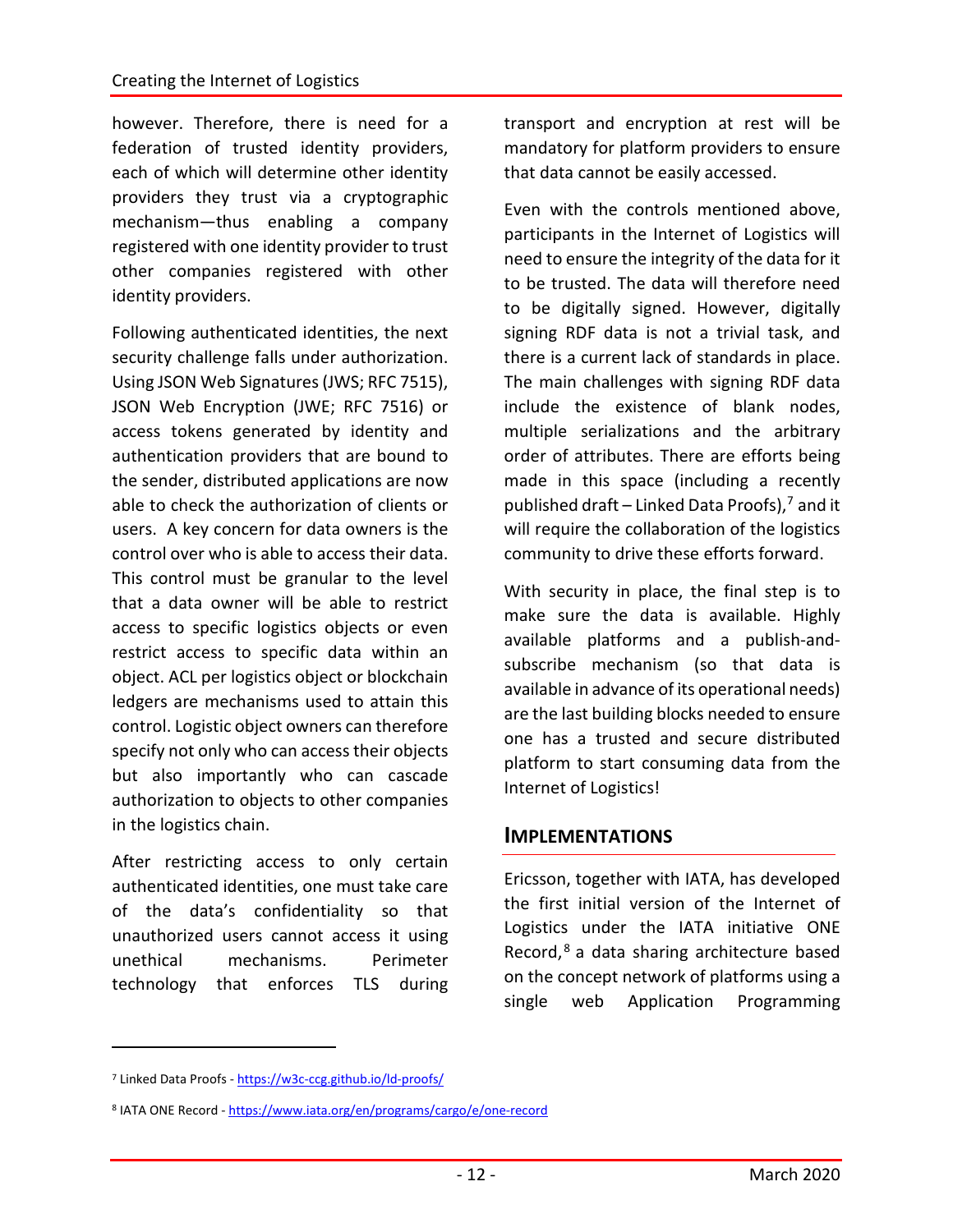Interface (API), linked data, ontologies and a data security framework.



*Figure 7: Basic Internet of Logistics flow*

Logistics and transport data are accessed through a network of linked data (through URLs) in RDF format based on W3C standards. This enables shared data on a distributed network of platforms. Direct access to the logistics and transport data creates visibility in the supply chain. Logistics and transport companies such as shippers, forwarders, airlines and other partners are developing implementations. The semantics of logistics data for air cargo is being developed by IATA together with logistics and transport partners and other associations, with the first release in December 2018 and a new revision planned for March 2020.

Another ongoing initiative with similar purpose and vision is the EU DTLF (Digital Transport and Logistics Forum), a group of experts that brings together stakeholders from different transport and logistics communities (from both the private and the public sector) with a goal to build a common vision and road map for digital transport and logistics. The DTLF also contributes to identifying needs for measures at the EU level and supports their development and implementation where relevant. Two projects, FENIX  $9$  and FEDeRATED,  $10$  have been initiated to start the move from thought to action.

₹

<span id="page-12-0"></span><sup>9</sup> FENIX - <https://fenix-network.eu/>

<span id="page-12-1"></span><sup>10</sup> FEDeRATED - <http://www.federatedplatforms.eu/>